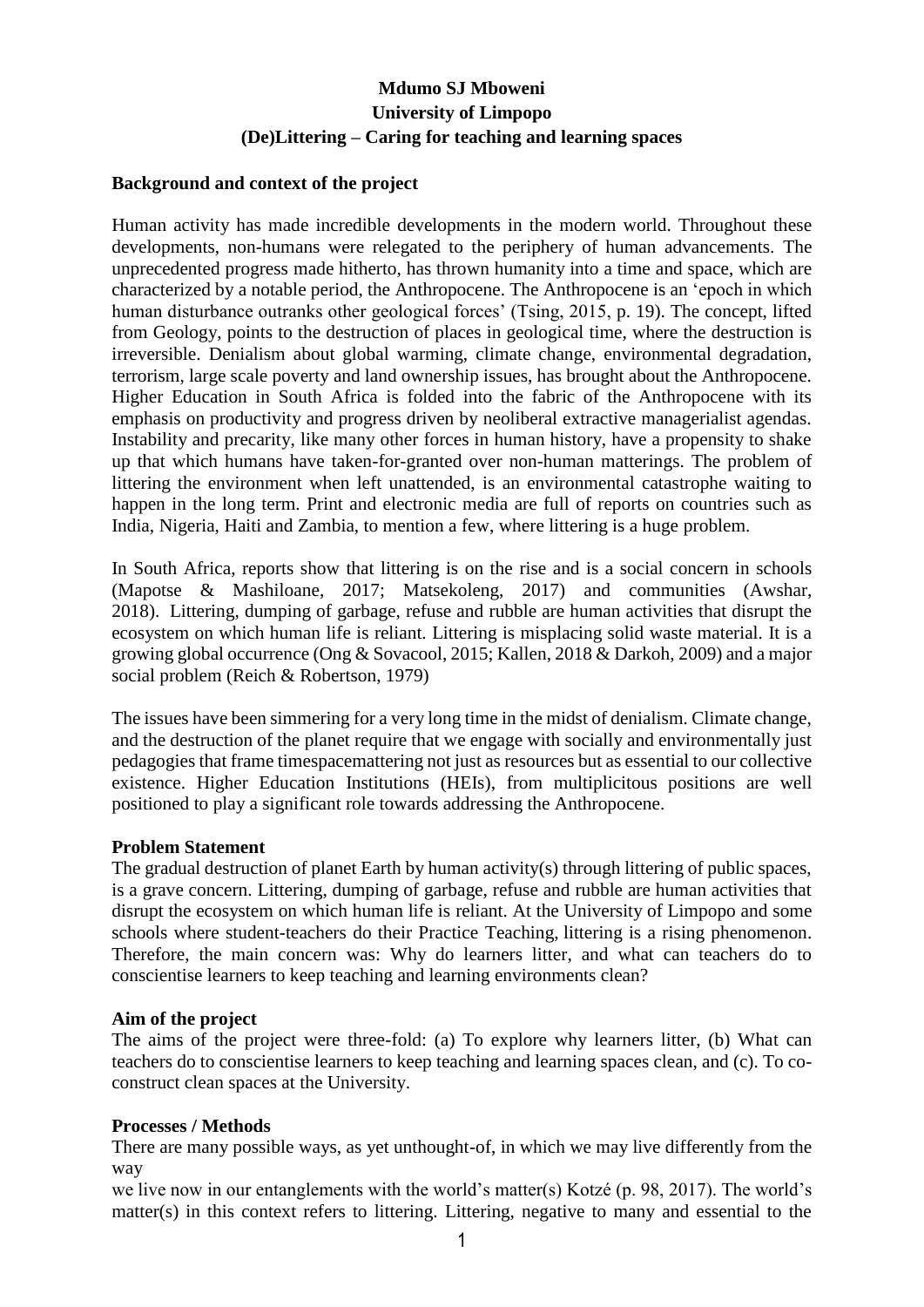capitalist world, requires new ways of looking at it. Kotzé (p.98, 2017) argues: What is needed in terms of finding solutions for pressing problems of social and environmental injustices is, as Deleuze (cited in Kotzé) suggests, the affirmative, experimental work of thinking different worlds in which we may also live differently.

Given the complex nature of littering, an eclectic approach was adopted because I believe that there is no theory, which can wholly describe how people behave and why they behave the way they do. People are diverse. Humans are rhizomatic, heterogeneous and multiplicitous (Deleuze & Guattari, 2013). Human behaviour cannot be understood from a single theory except that social behaviour is in itself rhizomatic. The eclectic approach adopted, drew from the theories of Bandura's Social Learning and Bronfenbrenner's Ecological Systems. These theories, are underpinned by Deleuze and Guattari's views on understanding human nature, affect and interaction as well as the Affect Theory (Gregg & Seigworth, 2010). On one hand, the Ecological Systems theory focuses on the interrelationships of various contributing factors toward human development and on how the developing individual reacts to these ecological factors. On the other hand, Bandura's Social Learning theory states that 'people observe their own behaviour, judge it against their own standards, and reinforce or punish themselves' (Slavin, 2012, p. 134). People who litter seem to do so without any guilt or fear of punishment. Perhaps, they litter because they observe and model other people's littering behaviour as acceptable. When people notice that the environment is already cluttered, they too, clutter it further. This entanglement may thus be reinforced by the denialism of people who litter without any care for the environment. A common thread that runs through all these theories point to the idea that the interactions between an individual and the environment shape the final outcome of an individual.

Participants were purposefully sampled from the  $1<sup>st</sup>$ ,  $2<sup>nd</sup>$  and  $3<sup>rd</sup>$  year Bachelor of Education student-teachers whom I taught. The reasons for the choice were accessibility and that the student-teachers became active participants. Involving student-teachers at the outset of the project was informed by Deleuze's approach to understanding the world from the 'others' perspective (Coleman & Ringrose, 2013). Coleman and Ringrose (2013, p. 13) point out 'that putting to work some of Deleuze's ideas about the world and ways of studying it might help to shed light on other ways of knowing, relating to and creating the world, 'noticing' different kinds of things that might be happening, or things that might be happening differently'. The question; 'why do learners litter' and other related questions were better comprehended as a result of student-teachers' involvement in the project. I did not wish to impose biases of littering on student-teachers, for the reason that they are fluid and heterogeneous (Deleuze & Guattari, 1987), 'fractitious, multiplicitous and unpredictable' (Coleman & Ringrose, 2013: p. 4). All the student-teachers are of diverse backgrounds. They bring to the teaching and learning situation(s) wide-ranging content, practices and beliefs about their lived spaces. When they enter the teaching space, they become assemblages, which in turn, produce behaviours that may not necessarily be an outcome of their backgrounds. Therefore, I did not want to speculate about the reasons why they littered teaching and learning spaces.

I infused in my lessons the practice to keep teaching and learning environments free from litter. Student-teachers discussed video clips and pictures of littered environments, which I had recently captured on campus and in schools. Thereafter, student-teachers were requested to interview each other regarding



littering. Pictures taken by the researcher (2015)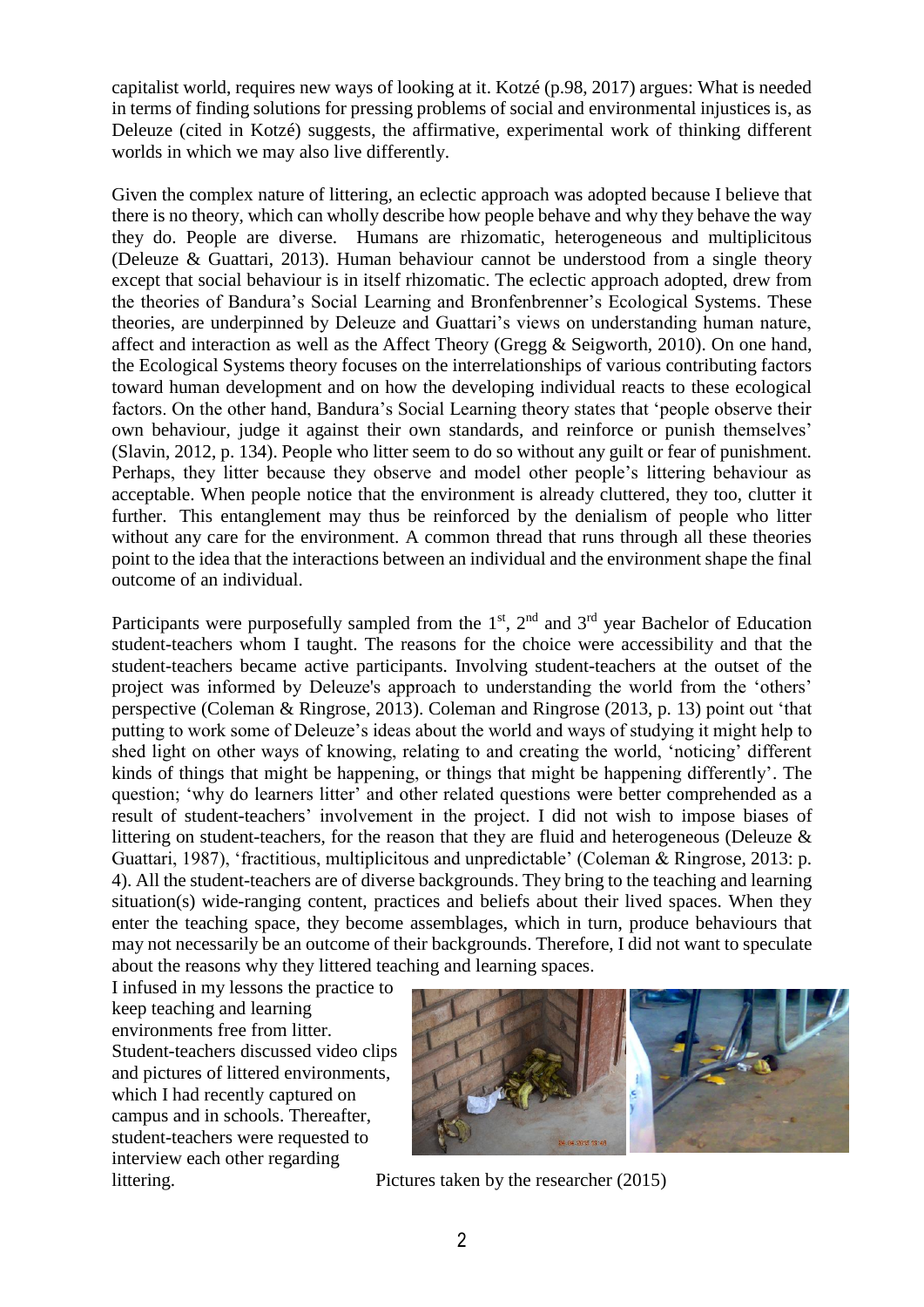Student-teachers were furthermore given a small-scale research-based enquiry on littering. The enquiry was undertaken during the student-teachers' Teaching Practice experience both at primary and high schools. The student-teachers interviewed five female and five male learners in focus groups. Five teachers were interviewed individually. A semi-structured interview schedule was used to collect data (Creswell, 2012). In addition, student-teachers also used the photovoice research method (Palibroda, Krieg & Havelock, 2009) to capture littered spaces by means of their mobile phones. The pictures, are telling a grim story.

## **Outcomes**

Littering is habitually produced by humans. In the teaching and learning space, it is produced by learners and teachers, who are at all times entangled in the phenomenon of littering. The trashing of the environment through littering is a bi-faceted process. Its bifurcated understanding is a result of situational entanglement to some, as an intentional process whilst to others, it is auto-responsive.

Data collected from foundation phase school learners suggest that learners were supposedly innocent. Littering to them is normal in the course of learning and play and something to play with. When instructed to pick up the litter, they found that the trash bins were taller than them and far apart. As a result, they ended up littering places where they were not watched by their teachers. High school learners and student-teachers claimed that to a larger extent, littering is directed to a lack of caring for nature or environment, laziness to utilise the provided trash bins, total lack of responsibility for tidiness, and shortage of bins at the institutions. The participants revealed that most of the learners, attribute littering to habitual act emanating from home, which produces the lack of respect for the environments. At home they were raised differently and once they were away from home, they tried to fit in the littered environment. They became negligent and made littering an acceptable way of disposing unwanted material.

Some of the disturbing responses regarding littering were found to be the lack of a culture of cleanliness in communities and schools. The attitude to litter randomly was seen to be perpetuated by the community and cascaded to learners. Littering is considered a choice related to sheer carelessness and job-creation. Littering is purported by participants as an issue, which is normal and does not bear any consequences. It is evident from the participants that littering is attributed to the lack of knowledge about the conservation of nature through visible sign boards, which inhibit littering. The provision of knowledge is claimed to be the responsibility of the family during the socialisation process of children. In the same breath, other participants were of the view that littering was not a moral issue within communities to care for one's environment at an early age; it all begins at home. Gregg and Seigworth (2010) indicate that to give value to things is to shape what is near us. If the family is wordless about littering, this could imply that the family gives value to trashed environments and by so doing shape the littering narrative.

Suggestions to (de)litter teaching and learning spaces were made by almost all the participants albeit wavering between basic/practical to more complex processes. On the basic/practical side, participants suggested that there should be many, big and colourful trash containers which are not put far apart. Some of the trash bins should be put next to lecture hall/classroom entrances. Other participants suggested that scary gigantic structures should be constructed from wires near main entrances wherein trash could be thrown.

The importance of initiating cleaning campaigns and environmental awareness programmes was mentioned by the majority of the student-teachers. They proposed that teachers together with learners, should lead advocacy and persuasion programmes at community radio stations, taxi ranks and street markets about messages to keep the environment litter free. They argued that some bit of environmental intelligence is highly required to inculcate the culture of caring and discipline for the environment. The responses indicate that teachers should be in the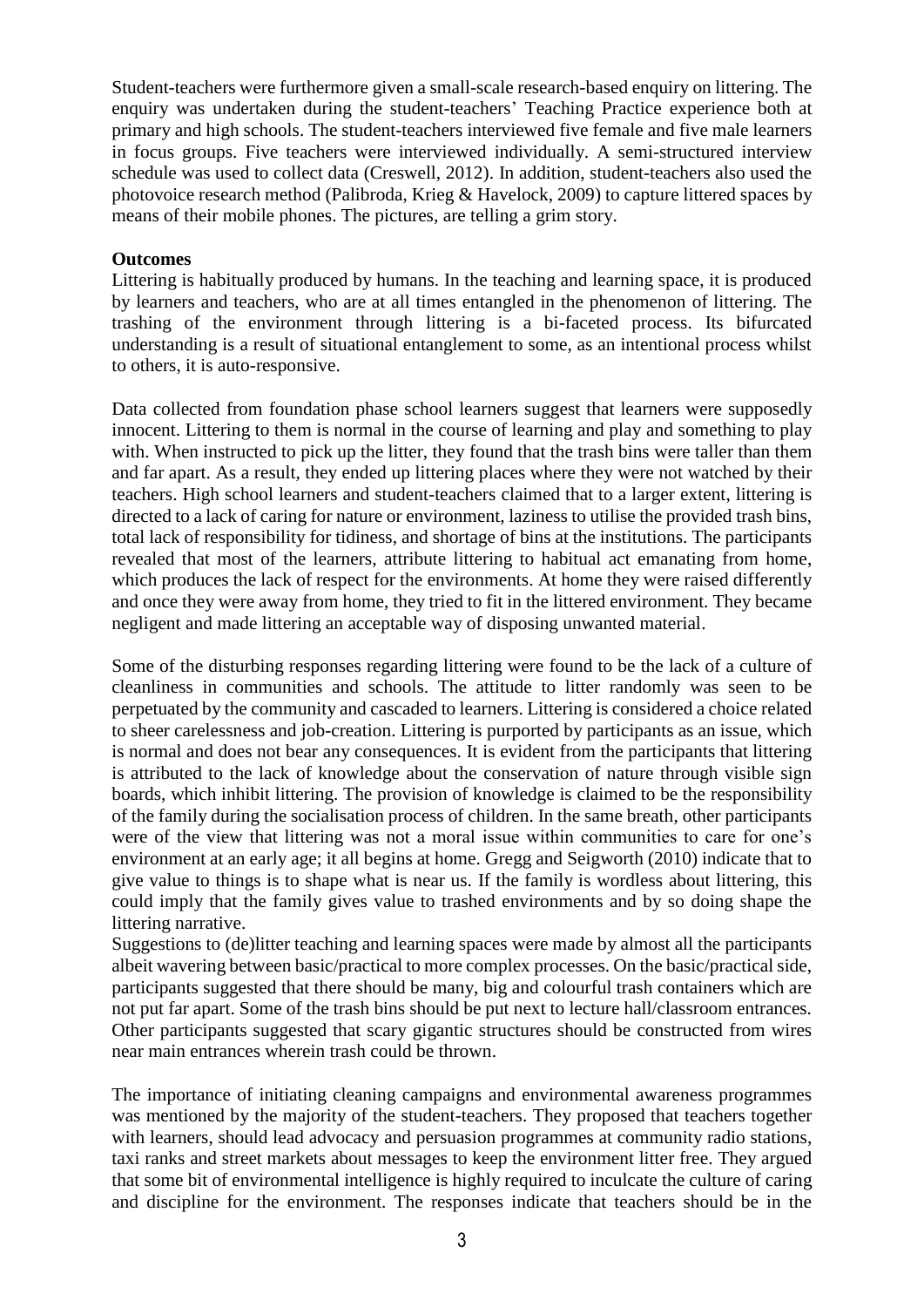forefront and be empowered to uproot the culture of littering through punitive measures on culprits.

All participants support the idea of positive reinforcement for those who make earnest efforts to keep their surroundings litter free. This, should be in some form of rewards for individuals who are seen to be reducing littering.

#### **Limitations and way forward**

The 3<sup>rd</sup> aim of the project, 'to co-construct clean spaces at the University' was not achievable as planned due to some challenges such as sporadic disruptions of academic programmes.

The Centre for Academic Excellence (CAE) has accepted the project to be one of the Interdisciplinary projects at the university. The CAE will fund the realization of the  $3<sup>rd</sup>$  aim. The project will be driven by the CAE. At this stage of implementation, the Student Representative Council (SRC) together with student-teachers who participated in the project, will embark on the (de)littering project thereby conscientising the entire student body about caring for teaching and learning spaces.

#### **Conclusion**

Some participants strongly stressed that there is a serious absence of modelling behaviour on the side of the teachers to keep the school environments clean; teachers themselves litter in public. The investment on time and energy to combat littering seems to be the least prioritized by those in power to ensure litter free practices. Learners trash the environment as though they are announcing their arrival or departure like animals. In the animal kingdom, animals tend to mark their territories by spraying urine on fixed objects, thereby announcing their presence. Could it similarly imply that human beings prefer socially intolerable ways to mark their territories by littering or urinating in public spaces? Could it be that students litter because there is some gratification in the process? Or, could it be that learners litter because they find happiness in trashed environments? The project could not establish that littering was a value to the 'litterer'

#### **References**

- Awshar, M. T. (2018). *Cross-Disciplinary Approaches to Action Research and Action Learning.* United States of America: IGI Global.
- Bandura, A. (1971). *Social Learning Theory.* New York: General Learning Press.
- Beverly Palibroda, B. K. L. M. a. J. H., 2009. *A Practical Guide To Photovoice: Sharing Pictures, Telling Stories And Changing Communities.* Winnipeg, Manitoba, Canada: s.n.
- Bronfenbrenner, U. (1986). Ecology of the family as a context for human development: Research perspective. *Developmental Psychology, 22, 723-742.*, 723-742.
- Coleman, R., & Ringrose, J. (2013). *Deleuze and Research Methodologies.* Edinburgh University Press.
- Creswell, J. W. (2012). *Educational Research: Planning, conducting, and evaluating quantitative and qualitative research* (4 ed.). Boston: Pearson.
- Darkoh, M. B. (2009). An overview of environmental issues in Southern Africa. *African Journal of Ecology, 47*(1), 93-98.

Deleuze, G., & Guattari, F. (1987). *A Thousand Plateaus.*